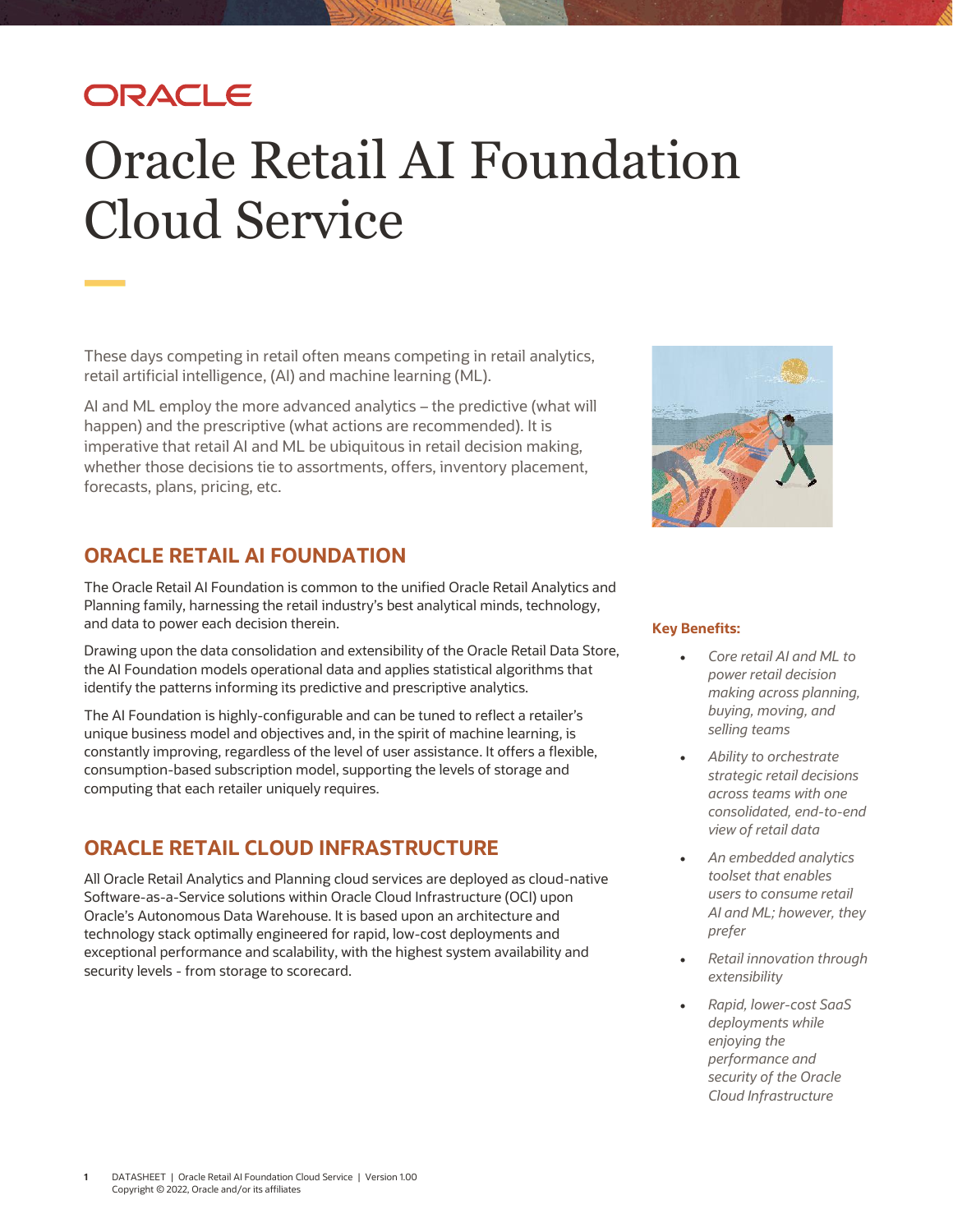### **ORACLE RETAIL AI FOUNDATION CORE AREAS**

**Forecasting Engine** - Provide an intelligent starting point for your planners, increasing automation and accuracy. Move to a more touchless and exception management planning process.

**Customer Segmentation** - Group customers based on attributes, behaviors, and transactions to tailor offers, pricing, and assortments accordingly, incorporating previously hidden patterns in your data.

**Advanced Clustering** - Cluster your stores based upon traditional approaches of volume, square footage, region, etc., or leverage machine learning techniques to cluster stores based upon similar selling patterns, truly creating a customer-centric assortment.

**Profile Science** - Determine the best size ratio for your buys by understanding the true demand of your sizes while considering stock-outs.

**Attribute Extraction and Binning** - Extract item attributes from free-form descriptions, correcting short forms, misspellings, and other inconsistencies, and apply them to Demand Transference, Customer Decision Trees, Advanced Clustering, and more.

**Customer Decision Trees** - Understand how your customers are shopping your assortments to drive attribute-based alternate hierarchies and effectively plan your assortment the way your customer shops.

**Demand Transference** - Understand how unique your items are and the incremental revenue that item brings to determine the most optimal assortment for your customer.

**Affinity Analysis** - Determine how items interact with each other to drive a more effective promotional strategy within your financial planning process.

**Innovation Workbench** - Leverage open source along with your data science team to create your own AI and ML models. Utilize the language of your choice with Jupyter/Zeppelin notebooks.

## **ORACLE RETAIL HOME**

Oracle Retail Home is a single access point to simplify users' interactions with the data and applications that are most relevant to their roles and empowers them to anticipate informed actions and inspire engagement.

Based on a robust and flexible portal framework, Retail Home is intended first to provide timely and role-specific high-level insights and second to enable selectively drilling into relevant applications for more details.

| 罩<br>$\alpha$<br>ø<br>$\circ$ | <b>House</b> is<br>mine Debbrare 10<br>Home for denouser denounce.                                          |                                                                                              |                                                                                                               |                                                                         |                                                                                       |                                                                                                | his it sissed                                                                               |
|-------------------------------|-------------------------------------------------------------------------------------------------------------|----------------------------------------------------------------------------------------------|---------------------------------------------------------------------------------------------------------------|-------------------------------------------------------------------------|---------------------------------------------------------------------------------------|------------------------------------------------------------------------------------------------|---------------------------------------------------------------------------------------------|
|                               | fundion<br>Paris Sales<br>4.50eM<br><b>Register</b><br><b>Sto Tex Select</b><br>32,34%                      | <b>Steve Decay</b><br>Eventween Orms<br><b>GYSTEM</b><br>finitum of the<br><b>Sun Driver</b> | <b>Breton</b><br>(3 x x m<br>Suttone American                                                                 | <b>Bedroom Business VTD</b><br>Nethern<br>O 283, corps<br>SEK LIRE      | Now of the<br>O MASSM                                                                 | <b>Insurances</b> Plan<br>sorial.<br><b>B23.AM</b><br>Garrison".<br>$0.39358 - 117$<br>$-0.00$ | greater<br><b>B</b> 74.5751<br><b>Junited</b>                                               |
|                               | ë,<br><b>Captures Returns</b><br>Custom Returning<br>55.02<br>Stanfee:<br>Alberta St.<br>1.0%<br>×<br>$+10$ | 0.12.633M<br>DOM: Y                                                                          | 0.989<br>×,                                                                                                   | O SORSS<br>$\sim$<br>$\sim$<br>۰<br>$\sim$                              | $\frac{m\pi}{0.6378}$<br>÷<br>Ø                                                       | 0.4388<br>Har Plain<br>$\sim$<br>÷                                                             | <b>Teaching</b><br>$\overline{a}$<br>۰<br>$\sim$                                            |
|                               | to three.<br>has false<br><b>109M</b><br><b>Vinda of Kopply</b><br>5.977                                    | Tre-travels<br>beforecemen.<br>Pennsonic<br><b>New York Sales Ration</b><br><b>SERIESE</b>   | thosekhikk covenany<br>University Ones<br>550,665K<br><b>Castled</b><br><b>Silligia Les Viers</b><br>$-0.895$ | Packackg Open Diday.<br>Ger-Tren<br>$\mathbf{1}$<br>Orango Cali<br>ross | Penchasing Late-Onlines<br>Part Doc Ontary<br>$\mathbf{z}$<br>œ<br>Test Or Order<br>× | скимин<br>Cemina Scie<br>4,492M<br>Bally R.C.<br>tégrit<br>49.99%                              | <b>Customer &amp;</b><br><b>Studenter</b><br>6,065<br>Participe<br>Net Side:<br>19, 79, 974 |
|                               | c<br>Loyalty Policie<br>Passo Barnet<br>14,4595<br>See.                                                     | <b>REVS</b><br>Report of the Av 1873<br>21,2890<br>on co                                     | n.<br>Stock County<br><b>Parant County</b><br>147<br><b>Street</b>                                            |                                                                         | Contr.                                                                                |                                                                                                | <b>GENE</b>                                                                                 |
| $\circ$                       | <b>Point Except</b><br>$\Sigma$                                                                             | <b>Namo</b><br>44,42%                                                                        | 9-403-504<br>$-2.866$                                                                                         |                                                                         |                                                                                       |                                                                                                |                                                                                             |

# *Key Features*

- *Forecasting Engine*
- *Customer Segmentation*
- *Advanced Clustering*
- *Profile Science*
- *Attribute Extraction and Binning*
- *Customer Decision Trees*
- *Demand Transference*
- *Affinity Analysis*
- *Innovation Workbench*
- *Oracle Retail Home*
- *Oracle Analytics*
- *Oracle Application Express*
- *Oracle REST Data Services*
- *Oracle Machine Learning*

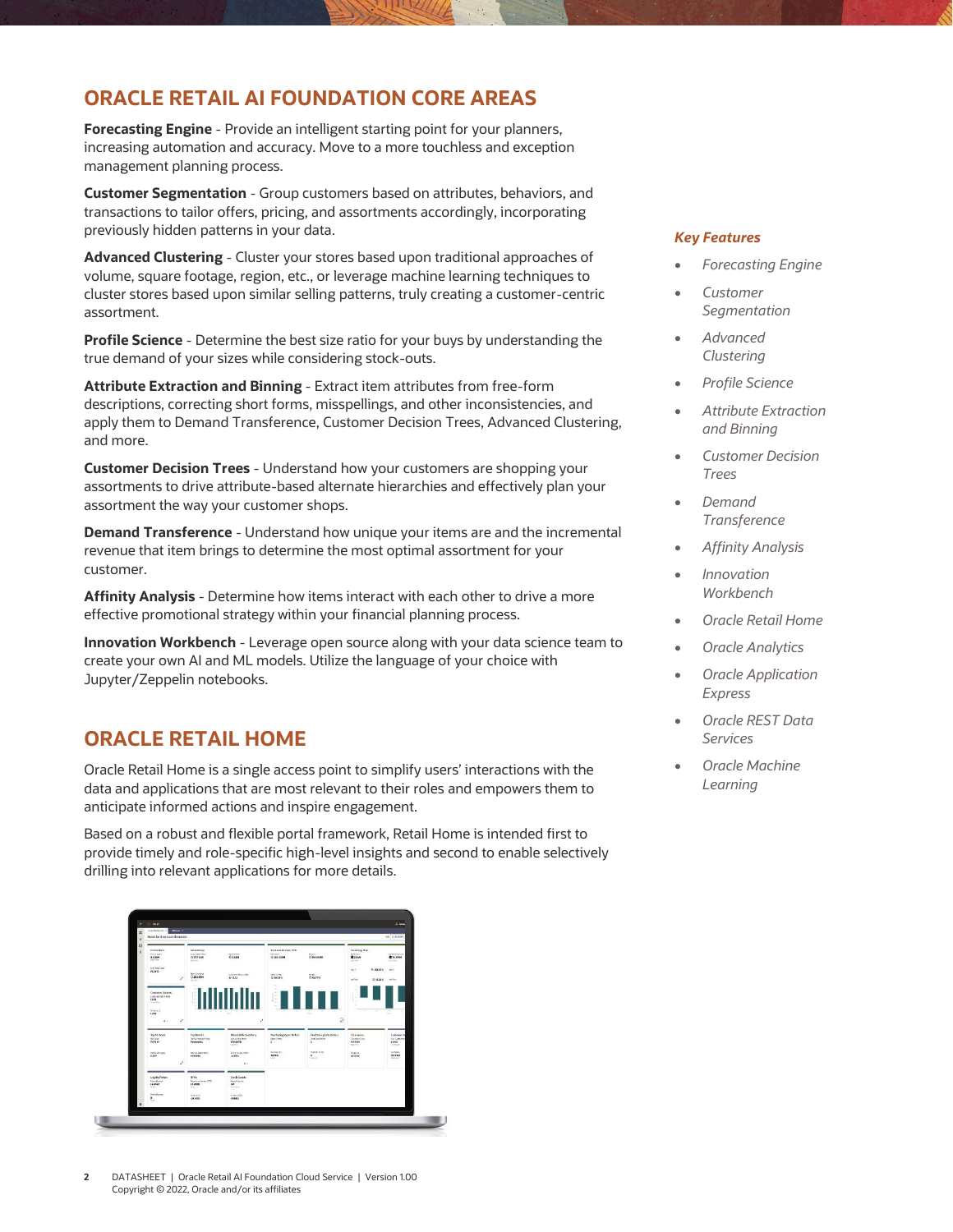## **ORACLE ANALYTICS**

Oracle Analytics can be used to generate and consume analytics from Oracle Retail AI Foundation data. It can also surface dashboards to Oracle Retail Home.

Oracle Analytics is a comprehensive platform that parlays data into information to provide business insights, federating a broad array of features to suit business users, power users, and data scientists.

- Pixel Perfect Report Data Visualization Voice and Chatbot
- Semantic Models Storytelling Data Enrichment
- Role-based Access Control Sharing and Collaboration One-Click "Explain"
- 

### **Governed Self-Service Augmented**

- Corporate Dashboards Data Preparation Natural Language Processing
	-
	-
	-
- Query Federation Mobile Apps Adaptive Personalization

# ORACLE DATA STORE AND APPLICATION EXPRESS

Oracle Retail Data Store can supply data for Oracle Application Express (APEX) apps and Oracle REST Data Services, which both are included. APEX is a low-code development platform that enables you to build scalable, secure enterprise apps with world-class features that can be deployed anywhere.

Developers can quickly develop and deploy compelling apps that solve real problems and provide immediate value using APEX. You won't need to be an expert in a vast array of technologies to deliver sophisticated solutions. Focus on solving the problem and let APEX take care of the rest.



### **3** DATASHEET | Oracle Retail AI Foundation Cloud Service | Version 1.00 Copyright © 2022, Oracle and/or its affiliates